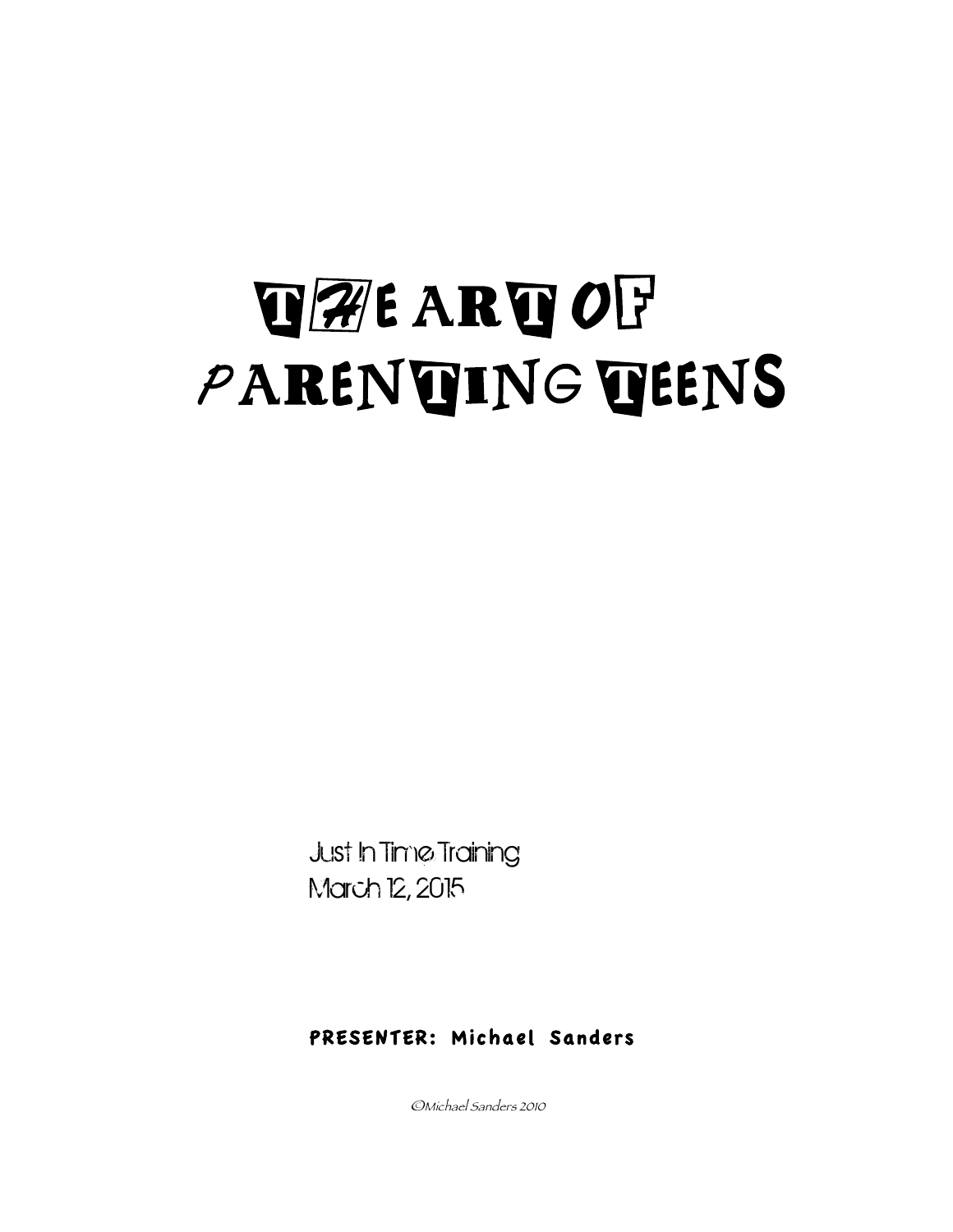### **WHAT DID U HEAR???**

### **PARENTING TEENS**

BEGIN WITH YOUR PERCEPTIONS: The way you them is the way you'll \_\_\_\_\_\_\_\_\_\_\_\_\_ them...the way you \_\_\_\_\_\_\_\_\_\_\_\_\_\_\_\_ them is the way they will

### PARENT'S MYTHS ABOUT TEENS...



Hear their HEARTS...make the CONNECTION!

### 7 THINGS TEENS ARE LOOKING FOR...

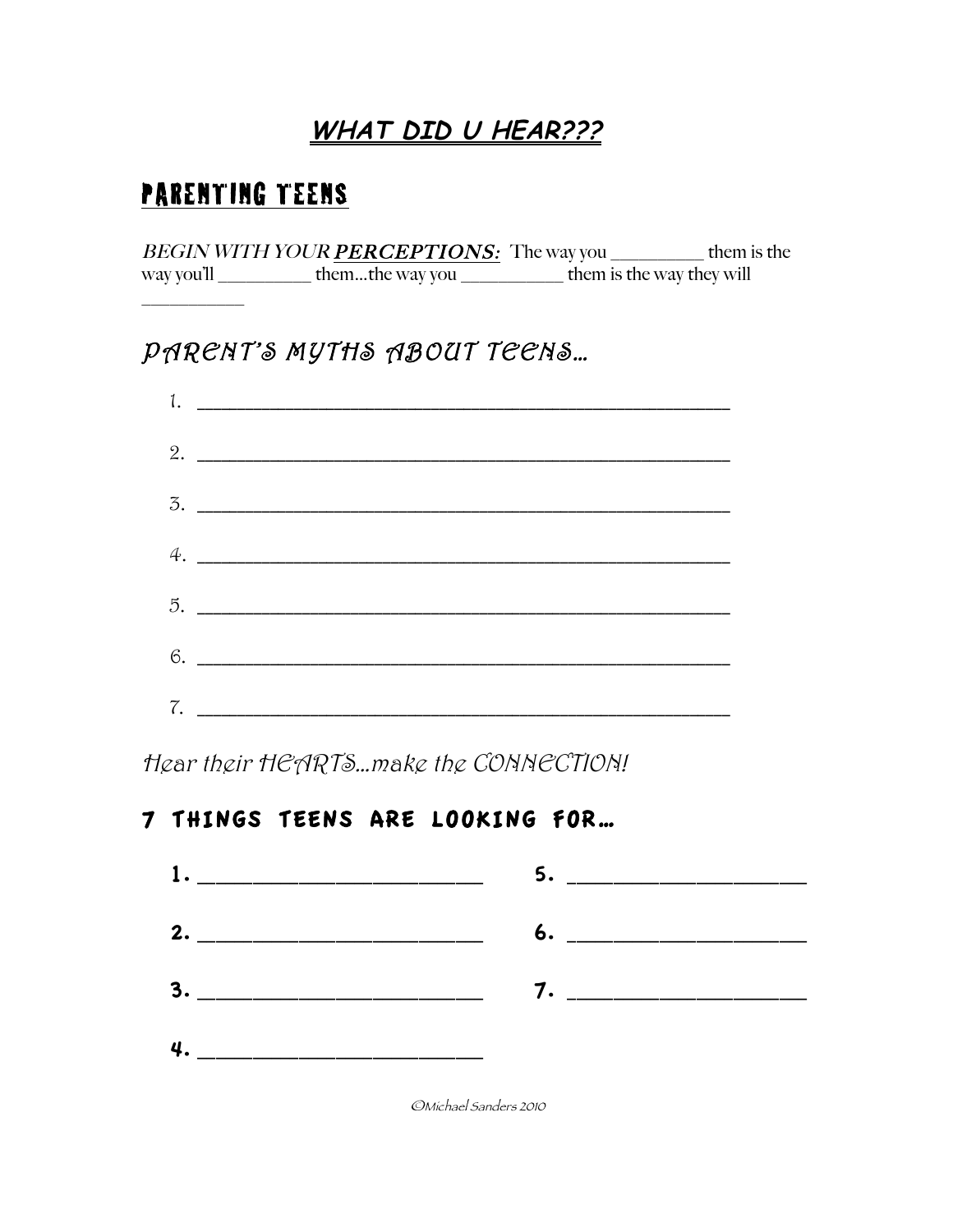### 3 KEYS TO PARENTING TEENS…

TEENS ARE TOO OLD TO DO WHAT KIDS DO…NOT OLD ENOUGH TO DO WHAT ADULTS DO…THEREFORE THEY DO WHAT NO ONE ELSE DOES ~Michael Sanders

1.\_\_\_\_\_\_\_\_\_\_\_\_\_\_\_\_\_\_\_\_\_\_\_\_

What impacts this??? \_\_\_\_\_\_\_\_\_\_\_\_\_\_

Before U can understand a teen on the OUTSIDE, U must first understand them from the INSIDE!!! ~Michael Sanders

*WHAT WILL YOU DO???*\_\_\_\_\_\_\_\_\_\_\_\_\_\_\_\_\_\_\_\_\_\_\_\_\_\_\_\_\_\_\_\_\_\_\_\_\_\_\_\_

2.\_\_\_\_\_\_\_\_\_\_\_\_\_\_\_\_\_\_\_\_\_\_\_\_

Take a trip back down memory lane ~Minnie Ripperton

| <b>WHAT WILL YOU DO???</b> |
|----------------------------|
|----------------------------|

3.\_\_\_\_\_\_\_\_\_\_\_\_\_\_\_\_\_\_\_\_\_\_\_\_

These are essential, EVERYTHING else is a derivative!!!

|                            | 5) ______________________ |
|----------------------------|---------------------------|
| 2) _____________________   | 6) ______________________ |
| 3) _____________________   |                           |
| 4) _______________________ |                           |
|                            |                           |

**WHAT WILL YOU DO???**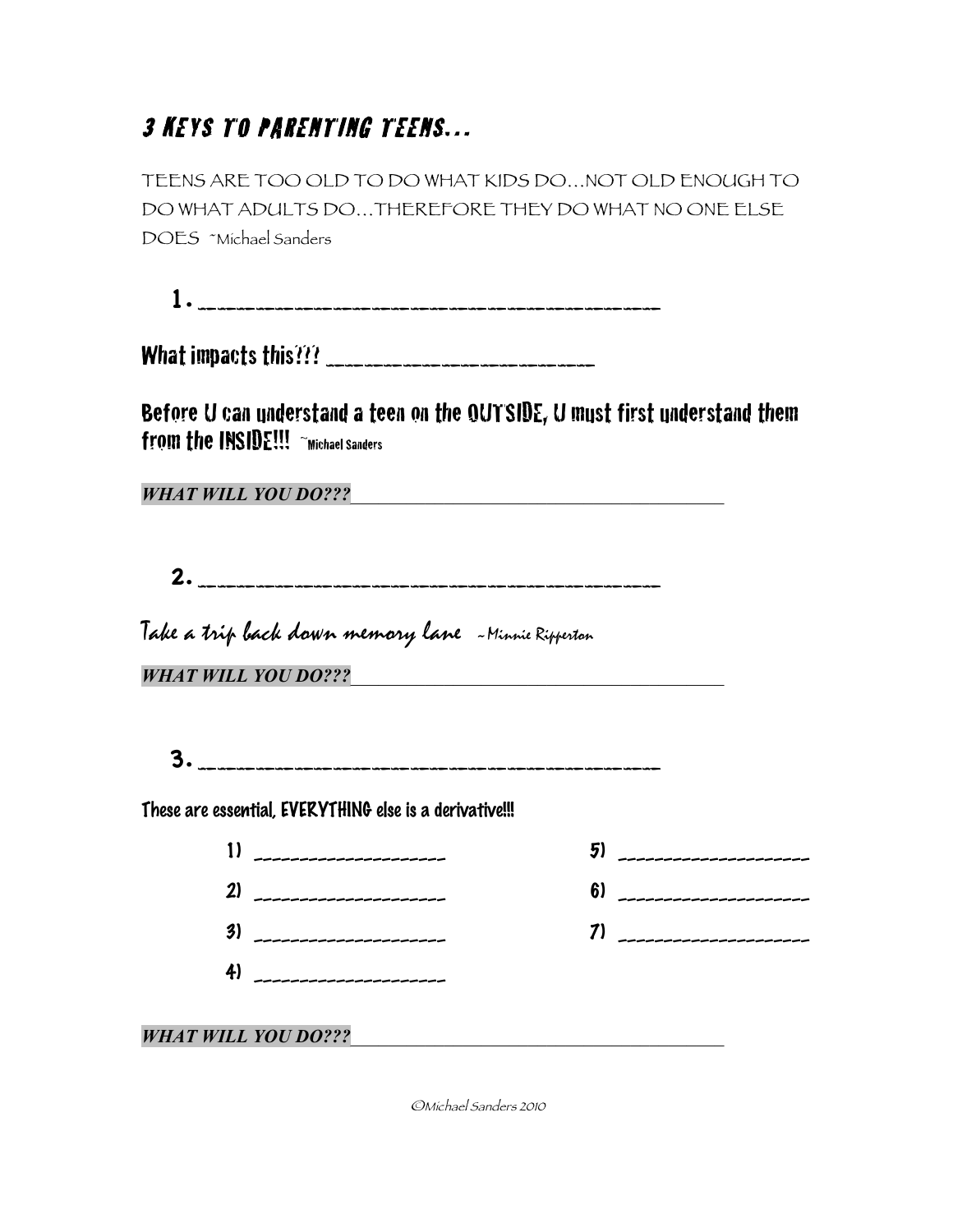# Dealing with Development

### PHYSICAL

- § Be sensitive & affirming as the teen's body changes
- § Offer teen your perspective on the changes
- § Understand their sexuality
- Communicate openly

### **SOCIAL**

- § Don't allow your self-image to hinge on how teens treat U
- § Assure teens they are loved
- § Find opportunities to teach teens about friendships
- § Encourage teens involvement with other adults

### INTELLECTUAL

- Challenge teens to reflect on issues which U do not agree
- § Encourage discussion, be sure to listen BEFORE offering advice
- Treat teens as an adult whose opinions U value
- Increase role in decision-making process

### **EMOTIONAL**

- § Treat teens emotions as important
- § Ensure U are stable & secure
- Look for & emphasize the teen's positive qualities
- § Don't take rejection personally